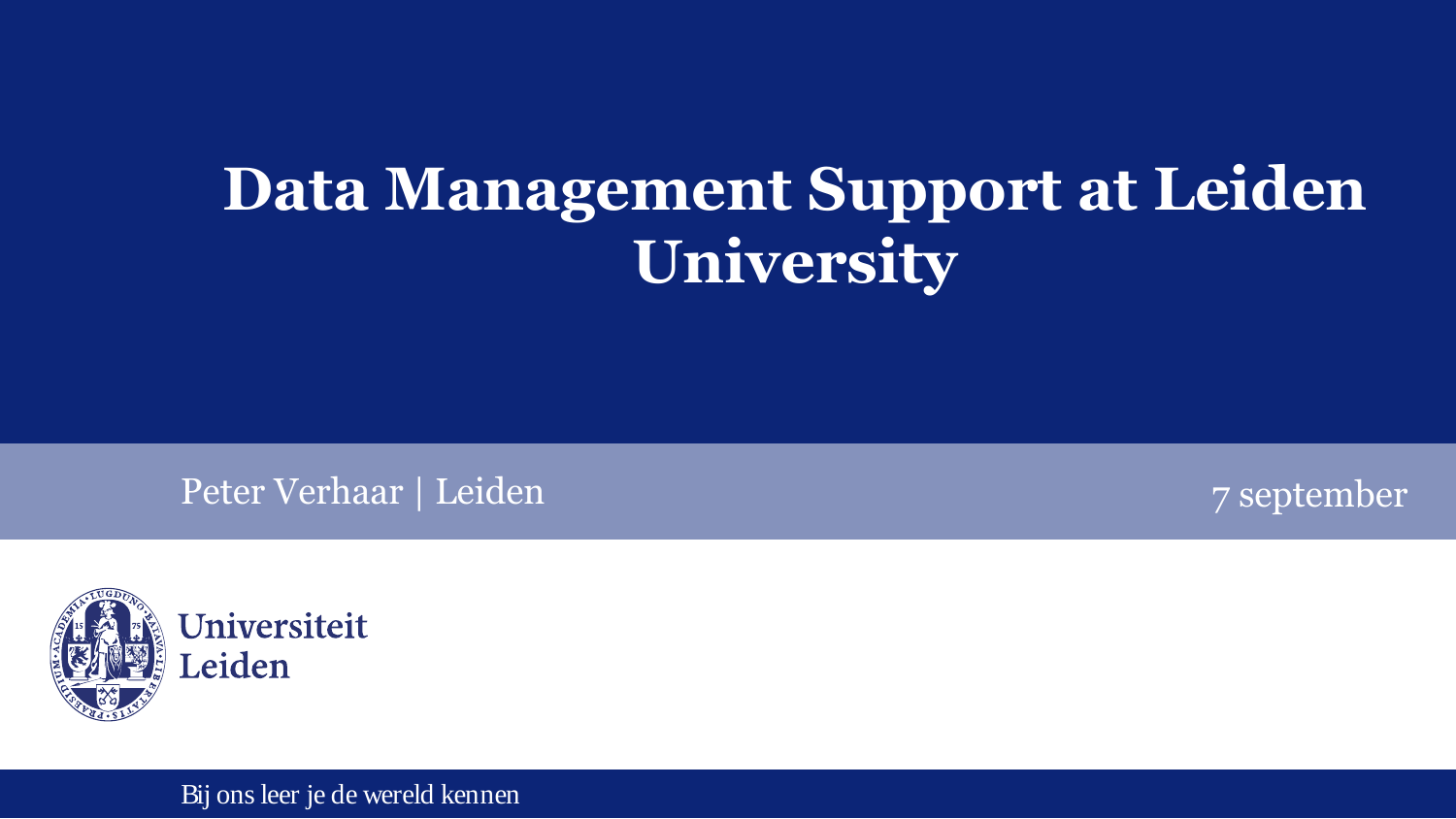## **Leiden University : Data Management Policy**

**BEFORE**

**DURING**

 $\checkmark$  Write a data management plan (DMP)

 $\checkmark$  Secure storage : integrity, availability, confidentiality

**AFTER**

- Data must remain available for **10 years**
- Data should be 'FAIR'
- Provide documentation, metadata, software for reuse
- $\checkmark$  Archive data in a certified archive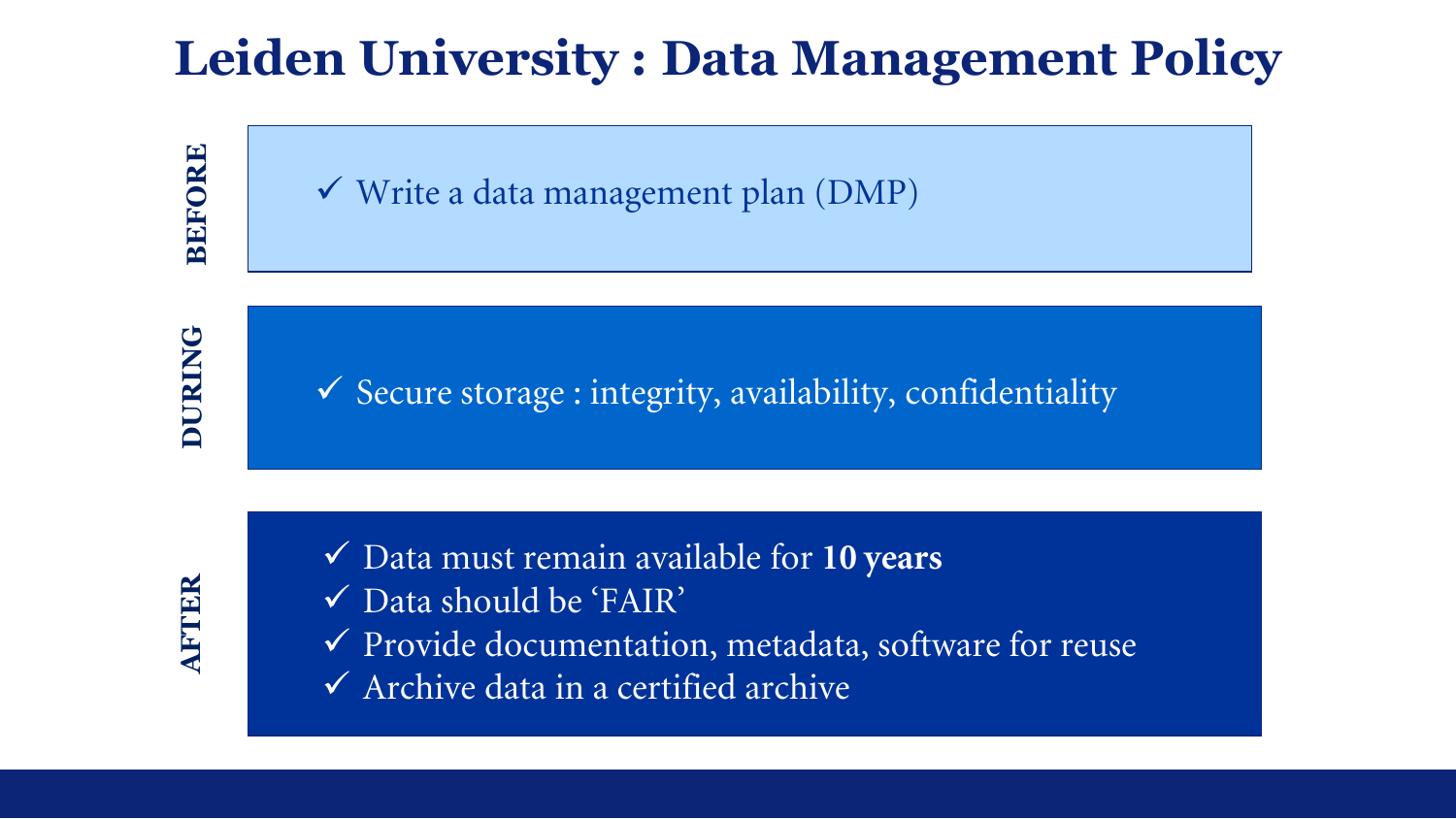#### **Obstacles for researchers**

- $\Box$  Lack of knowledge and skills
- $\Box$  Multitude of requirements and policies
- $\Box$  Unclear career incentives

### **Obstacles for research support**

- □ Differences between disciplines
- □ Dynamic area of expertise
- □ Combination of local, national and international services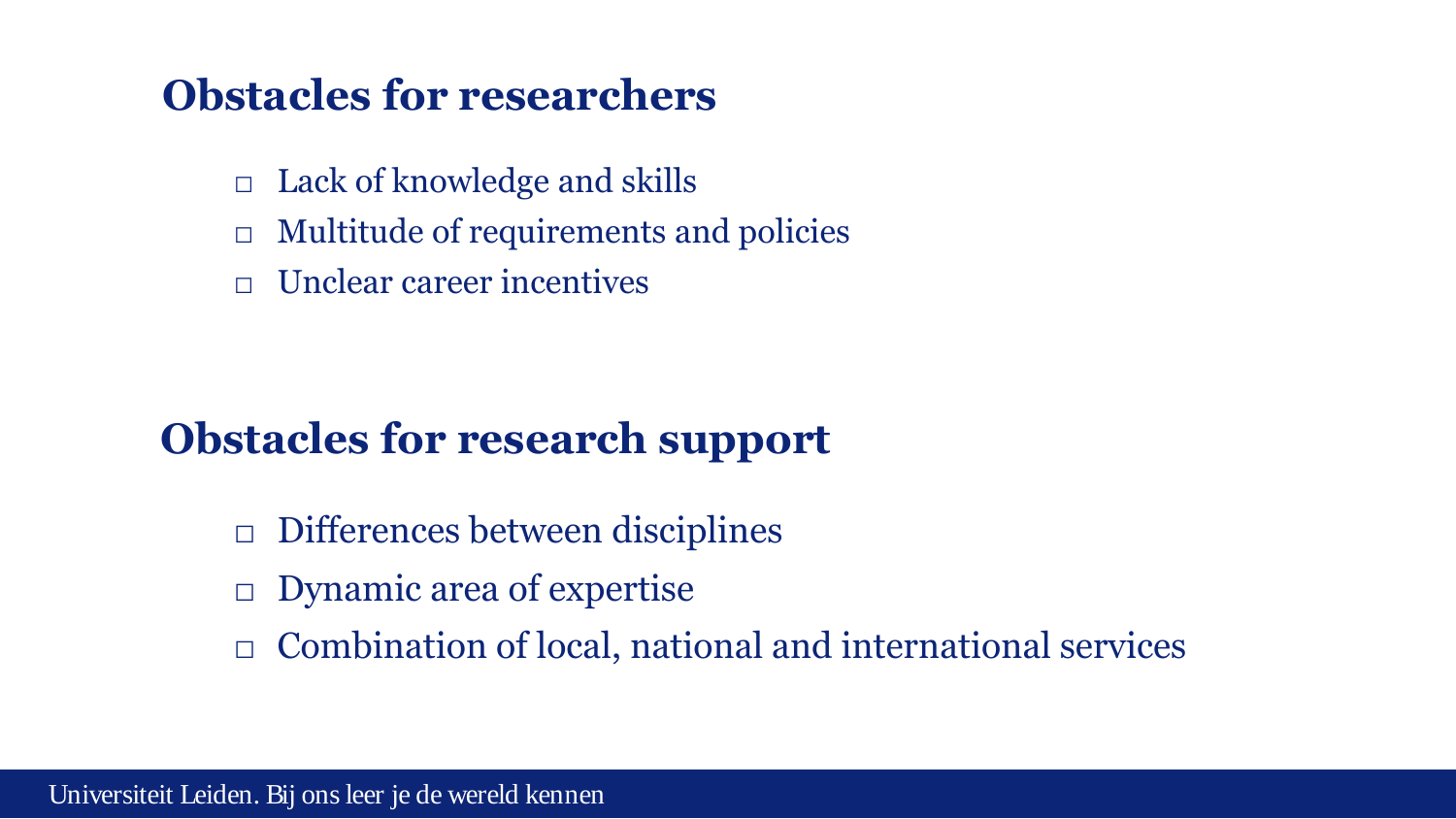### **University-wide Data Management programme**

#### □ Three projects:

- 1. Formulation of data management policy
- 2. Training and education
- 3. Development of catalogue of data management services
- □ Programme led by department of Academic Affairs; Project team includes employees from Leiden University Libraries and ICT Shared Service Centre
- $\Box$  Sounding board with researchers from all faculties
- □ Faculties and research institutes have actively provided feedback on data management policy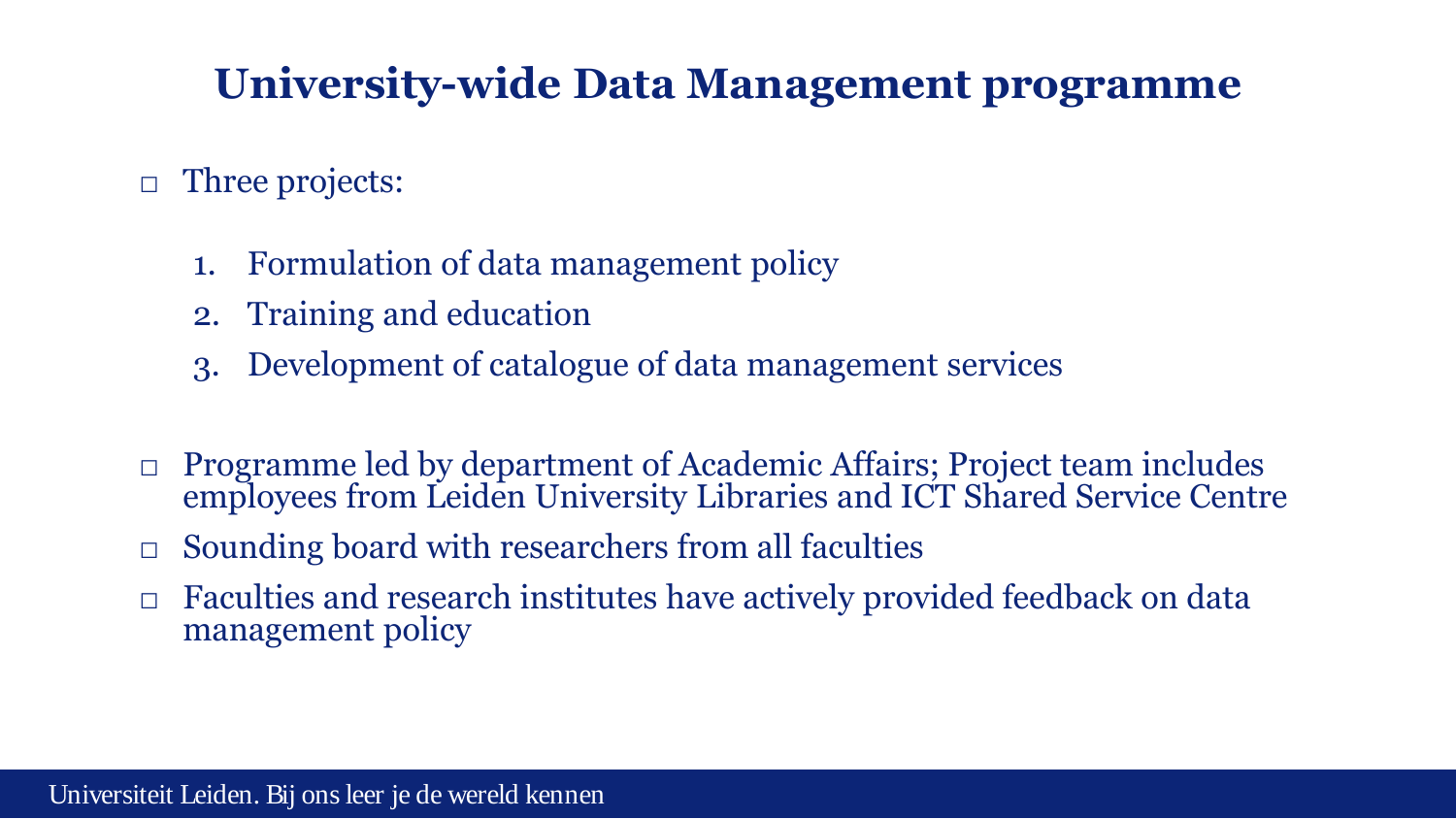## **Catalogue of data management services**

- Description of ca. 60 characteristics of DM services
- □ Description model largely based on policies from funders and publishers, evaluation protocols and code of conduct
- □ Concepts and terminology borrowed from models: Research data Life Cycle (UKDA), Data Curation Continuum (ANDS), Data publication pyramid and Curation Life Cycle Model (DCC)
- □ At present, ca. 50 services have been described
- Descriptions are all in English

| Leiden Research Data Information Sheets                                                                                                                                                                                                                                                                                    | About this website                                                                                                                                                                                                                                                                                                                                                                     |                                                                                                                                                                                                                                                                                                                                                                                                                                                                                                                                                                                                                                                                                                                                                                                                                                                                                    |                                                                                                                                                                                                                                                                                                                                                                                                                                                                                                                                                                                                                                                                                                                                                                                                                                                                                                                                      | Help desk   Manual |
|----------------------------------------------------------------------------------------------------------------------------------------------------------------------------------------------------------------------------------------------------------------------------------------------------------------------------|----------------------------------------------------------------------------------------------------------------------------------------------------------------------------------------------------------------------------------------------------------------------------------------------------------------------------------------------------------------------------------------|------------------------------------------------------------------------------------------------------------------------------------------------------------------------------------------------------------------------------------------------------------------------------------------------------------------------------------------------------------------------------------------------------------------------------------------------------------------------------------------------------------------------------------------------------------------------------------------------------------------------------------------------------------------------------------------------------------------------------------------------------------------------------------------------------------------------------------------------------------------------------------|--------------------------------------------------------------------------------------------------------------------------------------------------------------------------------------------------------------------------------------------------------------------------------------------------------------------------------------------------------------------------------------------------------------------------------------------------------------------------------------------------------------------------------------------------------------------------------------------------------------------------------------------------------------------------------------------------------------------------------------------------------------------------------------------------------------------------------------------------------------------------------------------------------------------------------------|--------------------|
| Lists<br>All information<br>sheets<br>View by                                                                                                                                                                                                                                                                              |                                                                                                                                                                                                                                                                                                                                                                                        | $\checkmark$ Meets all requirements ? Partly meets all requirements $\checkmark$ Does not meet all requirements In Not applicable                                                                                                                                                                                                                                                                                                                                                                                                                                                                                                                                                                                                                                                                                                                                                  | The services in the list below can be used before (B), during (D) and after (A) research projects. Their suitability during these three general phases is indicated using the symbols below.                                                                                                                                                                                                                                                                                                                                                                                                                                                                                                                                                                                                                                                                                                                                         |                    |
| Faculty<br>Phases in the research<br>project                                                                                                                                                                                                                                                                               | Local                                                                                                                                                                                                                                                                                                                                                                                  | <b>National</b>                                                                                                                                                                                                                                                                                                                                                                                                                                                                                                                                                                                                                                                                                                                                                                                                                                                                    | <b>International</b>                                                                                                                                                                                                                                                                                                                                                                                                                                                                                                                                                                                                                                                                                                                                                                                                                                                                                                                 |                    |
| Research data Life Cycle<br>(UKDA)<br>Data Curation Continuum<br>Data publication pyramid<br>Curation Life Cycle Model<br>(DCC)<br><b>Policies</b><br>Funders<br><b>Standard Evaluation</b><br>Protocol<br>Publishers<br>European Data Protection<br>Directive<br>Leiden University<br>Add a new sheet<br>All Site Content | <b>BDA</b><br>$\blacktriangleright$ $\blacktriangleright$ Bulkstorage<br>$\equiv$ ? $\times$ Dataopslag Cell Observatory<br>$\blacktriangleright$ $\blacktriangleright$ $\blacktriangleright$ Departments<br>$\checkmark$ = Template DMP Leiden<br>$\blacktriangleright$ $\blacktriangleright$ Virtual Research Environments<br>$\blacktriangleright$ $\blacktriangleright$ Workgroups | <b>BDA</b><br>$=$ $\checkmark$ 4TU.ResearchData<br>$=$ ? $\times$ BeeHub<br>$\blacktriangleright\blacktriangleright\blacktriangleright\blacktriangleright\blacktriangleleft$ CLARIN INL Portal<br>$\blacksquare = \checkmark$ DANS Dark Archive<br>$\blacksquare \checkmark \checkmark$ De Digitale Koepel (Meertens Instituut)<br>$\blacktriangleright$ $\blacktriangleright$ 2 Dutch Dataverse Network (DDN)<br>$\blacksquare$ $\blacktriangleright$ EASY<br>$=$ $\checkmark$ EDNA<br>Essentials 4 Data Support<br>$\checkmark$ = NWO datamanagementplan<br>$\blacktriangleright$ $\blacktriangleright$ SURF Data Archive<br>$\equiv$ <b>? ?</b> SURFdrive<br>$\blacktriangleright$ $\blacktriangleright$ SURFfilesender<br>$\blacktriangleright\checkmark\checkmark$ Surveydata Nederland<br>$\blacktriangleright \blacktriangleright \blacktriangleright$ The Language Archive | <b>BDA</b><br>$= 22$ B2DROP<br>$=$ $\times$ B2FIND<br>$= 7 \times $ B2SAFE<br>$= 7 \times $ B2SHARE<br>$=$ ? $\times$ B2STAGE<br>$\blacktriangleright$ $\blacktriangleright$ $\blacktriangleright$ Data Verse Network<br>$=$ <b>7</b> DataFirst<br>$\blacktriangleright$ $\blacktriangleright$ $\times$ DCCD<br>X X DDMoRe - Drug Disease Model Resources<br>$\checkmark$ = DMP Online<br>$= 2$<br>Drvad<br>$\equiv$ ? $\times$ Figshare<br>$\blacksquare$ $\blacksquare$ $\blacksquare$ $\blacksquare$ $\blacksquare$ $\blacksquare$ $\blacksquare$ $\blacksquare$ $\blacksquare$ $\blacksquare$ $\blacksquare$ $\blacksquare$ $\blacksquare$ $\blacksquare$<br>X X Infrared Space Observatory data archive<br>$=$ $=$ MANTRA<br>$=$ $\mathbf{x}$ MycoBank<br>$\blacktriangleright\blacktriangleright\blacktriangleright\blacktriangleright\blacktriangleright$ NESSTAR<br>$=$ $=$ Open Machinery Learning<br>$=$ $\times$ OpenfMRI |                    |

#### **https://vre.leidenuniv.nl/vre/lrd/**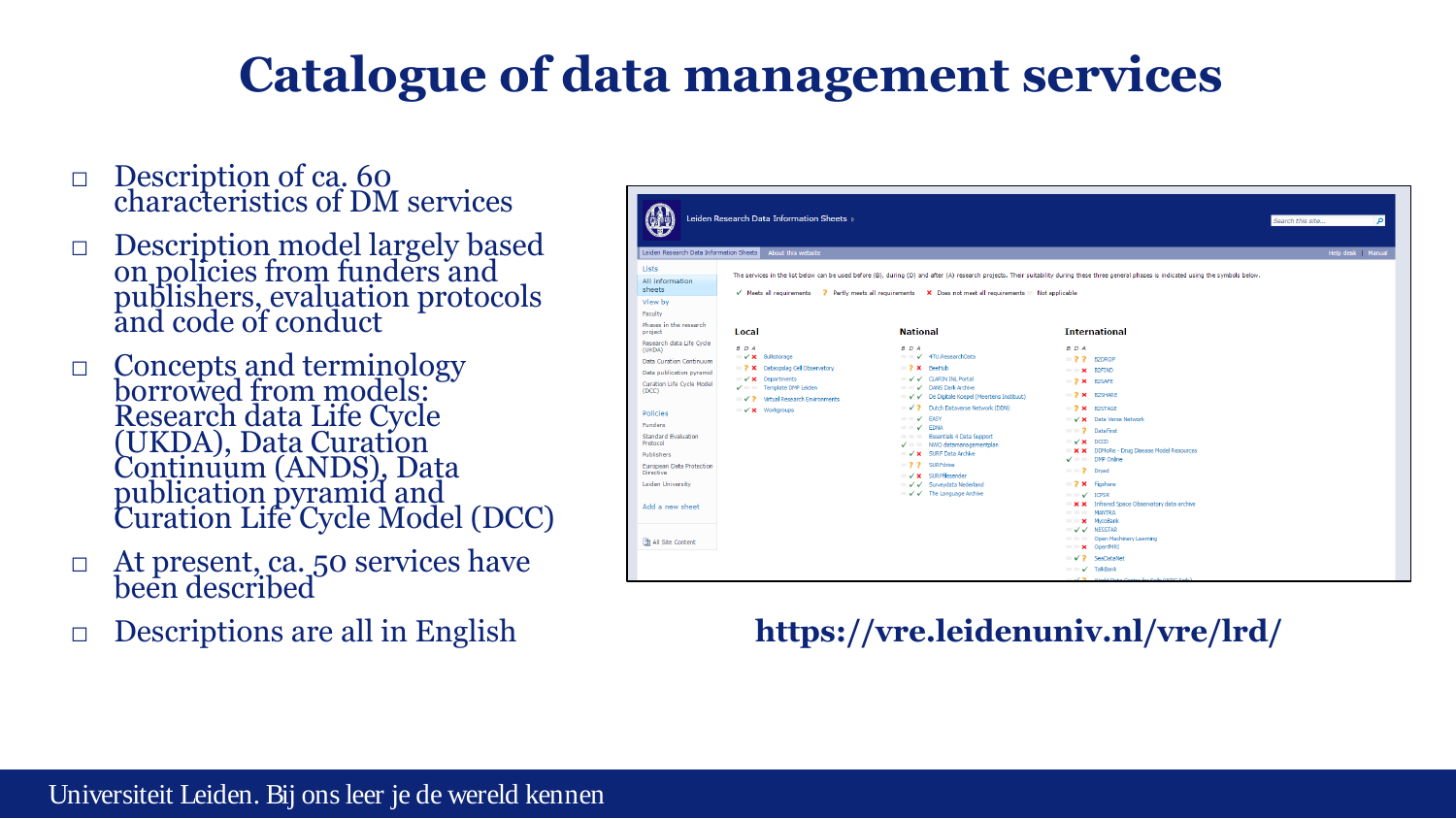### **Information sheets**

#### Data about, amongst other things

- □ Organisation
- □ Legal aspects
- □ Storage
- □ Target groups (disciplines and faculties)
- □ Phase in the research process (before / during / after)
- □ Funding
- □ Depositor and user agreements
- 
- □ Metadata schemas
- □ Supported formats
- □ Costs
- □ Preservation strategy

| <b>Figshare</b>                             |                                                                                                                                                                                                                                                                                                                                                                                        | Edit this information sheet   All information sheets                                               |  |  |  |  |  |
|---------------------------------------------|----------------------------------------------------------------------------------------------------------------------------------------------------------------------------------------------------------------------------------------------------------------------------------------------------------------------------------------------------------------------------------------|----------------------------------------------------------------------------------------------------|--|--|--|--|--|
|                                             |                                                                                                                                                                                                                                                                                                                                                                                        |                                                                                                    |  |  |  |  |  |
| <b>General information</b>                  |                                                                                                                                                                                                                                                                                                                                                                                        |                                                                                                    |  |  |  |  |  |
| URI                                         | http://figshare.com/                                                                                                                                                                                                                                                                                                                                                                   |                                                                                                    |  |  |  |  |  |
| Description                                 | Figshare is a repository where users can make all of their research outputs http://figshare.com/<br>available in a citable, shareable and discoverable manner.                                                                                                                                                                                                                         |                                                                                                    |  |  |  |  |  |
|                                             | Figshare allows users to upload any file format to be made visualisable in<br>the browser so that figures, datasets, media, papers, posters, presentations<br>and filesets can be disseminated in a way that the current scholarly<br>publishing model does not allow.                                                                                                                 |                                                                                                    |  |  |  |  |  |
| Organisation                                | Figshare                                                                                                                                                                                                                                                                                                                                                                               | http://figshare.com/contact                                                                        |  |  |  |  |  |
|                                             | <b>Digital Science</b><br>Macmillan Glasshouse Building<br>2 Trematon Walk<br><b>Wharfdale Road</b><br>London<br><b>NW19SR</b><br>(t) +44 (0) 20 7418 5573<br>(f) +44 (0) 20 7014 4180                                                                                                                                                                                                 |                                                                                                    |  |  |  |  |  |
| Type of service                             | Storage facility                                                                                                                                                                                                                                                                                                                                                                       |                                                                                                    |  |  |  |  |  |
| Legislation                                 | UK law                                                                                                                                                                                                                                                                                                                                                                                 | http://figshare.com/terms                                                                          |  |  |  |  |  |
| Usage and appreciation                      |                                                                                                                                                                                                                                                                                                                                                                                        |                                                                                                    |  |  |  |  |  |
| Support organisation                        | e-mail: info@figshare.com<br>twitter: @figshare<br>facebook: facebook.com/figshare                                                                                                                                                                                                                                                                                                     |                                                                                                    |  |  |  |  |  |
|                                             | http://figshare.com/contact                                                                                                                                                                                                                                                                                                                                                            |                                                                                                    |  |  |  |  |  |
| <b>Context</b>                              |                                                                                                                                                                                                                                                                                                                                                                                        |                                                                                                    |  |  |  |  |  |
| Stage in the research project During, After |                                                                                                                                                                                                                                                                                                                                                                                        |                                                                                                    |  |  |  |  |  |
| Postion within the research<br>process      | 4. Preserving data, 5. Giving access to data, 6. Re-using data                                                                                                                                                                                                                                                                                                                         |                                                                                                    |  |  |  |  |  |
| Domain                                      | 1. Private Research Domain, 3. Shared Research Domain, 5. Public<br>Domain                                                                                                                                                                                                                                                                                                             |                                                                                                    |  |  |  |  |  |
| Type of data                                | 1. Raw data and data sets. 2. Data collections and structured databases. 3.<br>Processed data and data representations, 4. Publications with data                                                                                                                                                                                                                                      | Figshare cooperates with nature, Plos and<br>Taylor&Francis                                        |  |  |  |  |  |
| Data curation                               | 5. Store, 6. Acces, use and re-use                                                                                                                                                                                                                                                                                                                                                     |                                                                                                    |  |  |  |  |  |
| Data classification                         | Klasse 3 voor openbare informatie. Klasse 2 voor interne informatie [voor<br>een beperkte groep]                                                                                                                                                                                                                                                                                       |                                                                                                    |  |  |  |  |  |
| <b>Administrative information</b>           |                                                                                                                                                                                                                                                                                                                                                                                        |                                                                                                    |  |  |  |  |  |
| Fundina                                     | Flashare LLP has received investment from Digital Science, figshare is not<br>owned by Digital Science and operates as an independent company. Digital<br>Science is part of the Holtzbrinck Publishing Group.                                                                                                                                                                         | https://figshare.zendesk.com/hc/en-<br>us/articles/201954013-Who-we-are-and-<br>how-we-are-funded- |  |  |  |  |  |
|                                             | Digital Science has also acted as an incubator for figshare since its<br>inception, providing invaluable business and stategic advice, particularly<br>with regards to sustainability. Our sustainability model involves providing<br>services for publishers such as PLOS, Wiley and Nature, as well as<br>Institutions such as Stockholm University and the University of Melbourne. |                                                                                                    |  |  |  |  |  |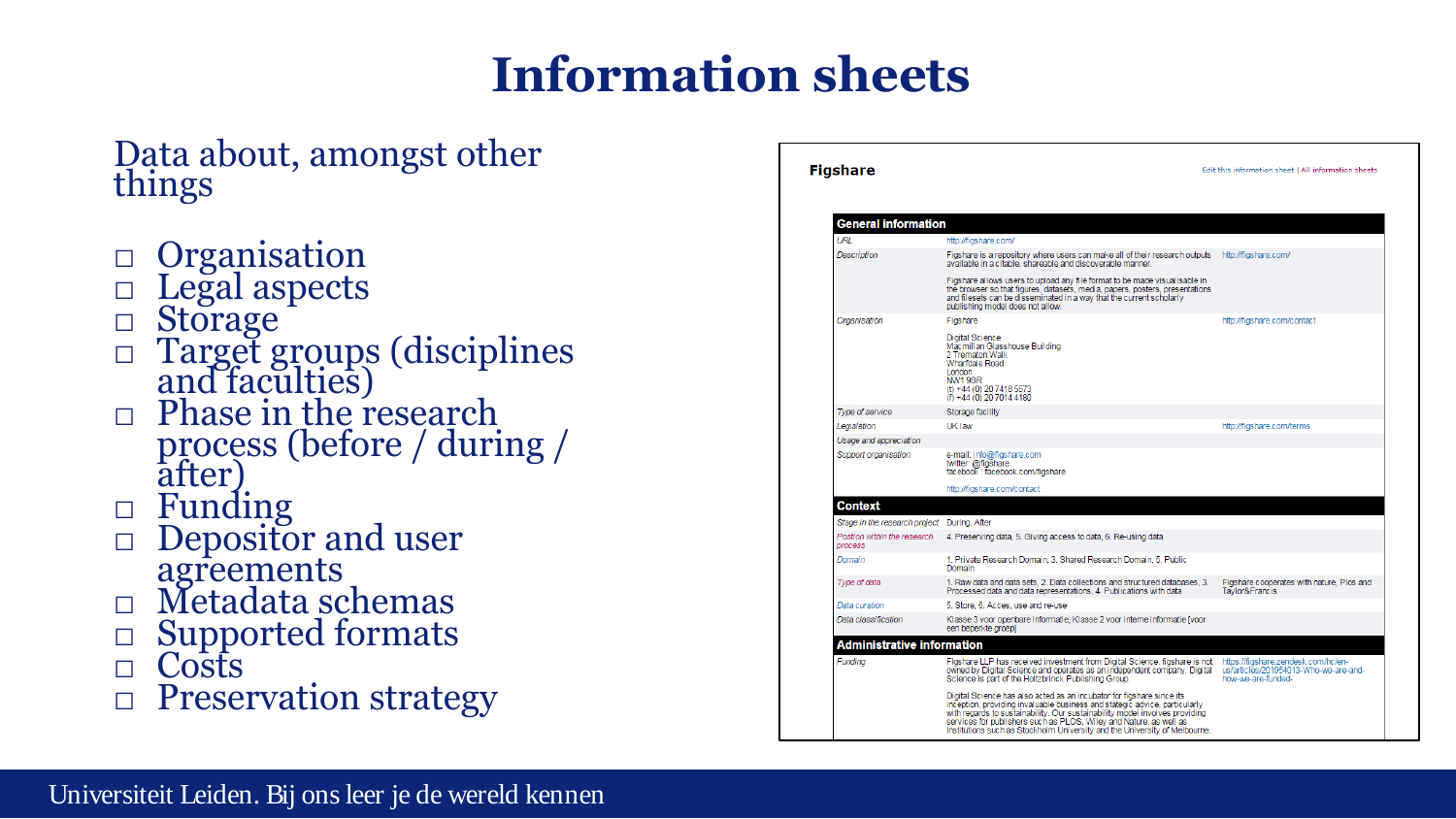





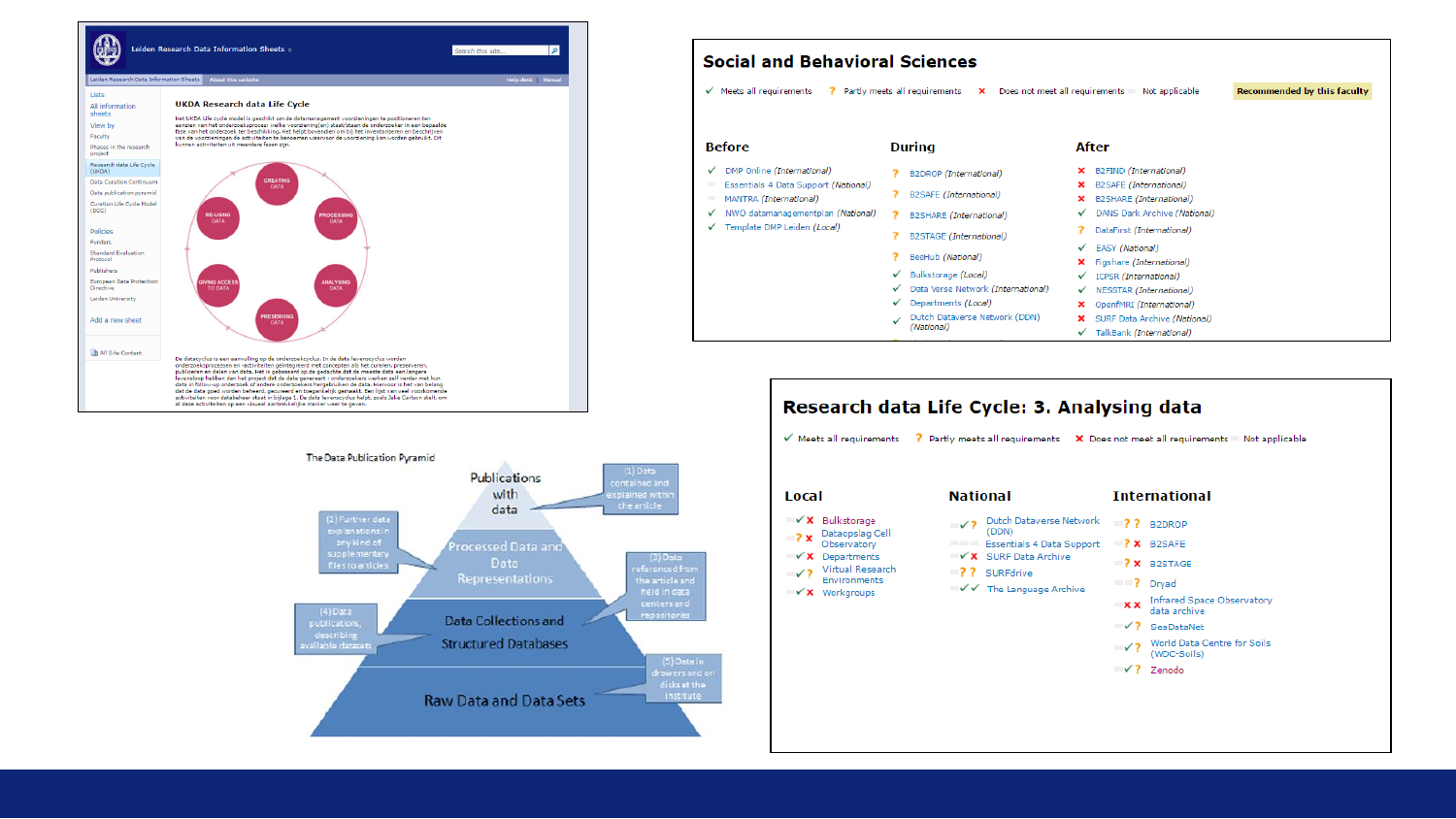### **Evaluation of services**

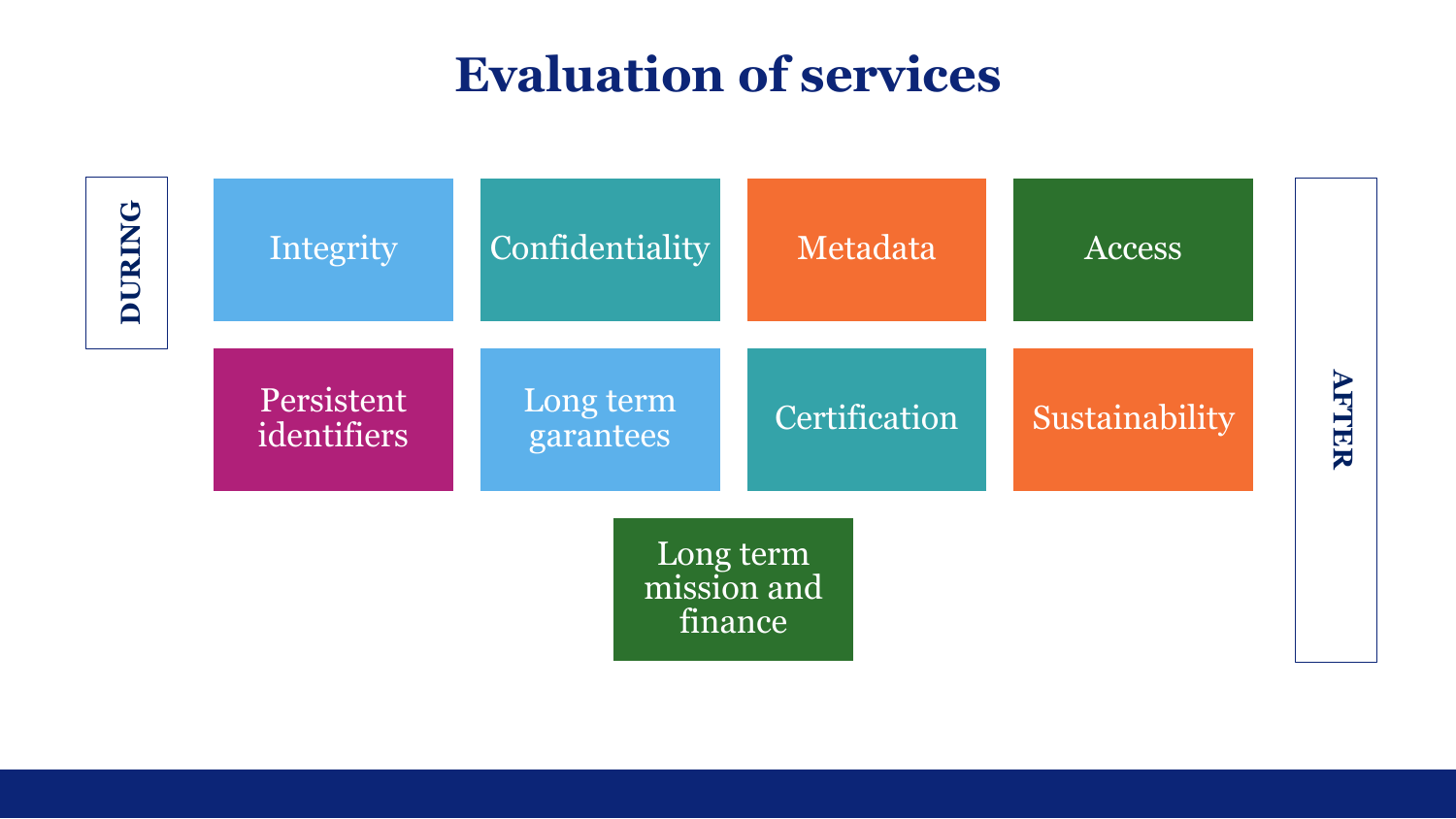#### **National**

| BD A                       |                                                                                                                                        | BD A                              |                |
|----------------------------|----------------------------------------------------------------------------------------------------------------------------------------|-----------------------------------|----------------|
|                            | $\blacksquare$ $\blacktriangleright$ 4TU.ResearchData                                                                                  | - 7 7                             | B2             |
| $\equiv$ ? $\times$ BeeHub |                                                                                                                                        | $\mathbf{X}$                      | B <sub>2</sub> |
|                            | $\blacktriangleright\checkmark\checkmark$ CLARIN INL Portal                                                                            | $-7x$                             | B <sub>2</sub> |
|                            | $\blacksquare$ $\blacktriangleright$ DANS Dark Archive<br>$\blacksquare \checkmark \checkmark$ De Digitale Koepel (Meertens Instituut) | - ? ×                             | B <sub>2</sub> |
|                            | $\blacktriangleright$ $\blacktriangleright$ Dutch Dataverse Network (DDN)                                                              | $-7x$                             | B <sub>2</sub> |
| $\overline{\phantom{a}}$   | <b>FASY</b>                                                                                                                            | $\mathbb{R} \times \mathbb{R}$    | Da             |
| $\sim$ $\sim$              | <b>EDNA</b>                                                                                                                            | $-2$                              | Da             |
|                            | Essentials 4 Data Support<br>$\checkmark$ = NWO datamanagementplan                                                                     | $\mathbb{R} \times \mathbb{R}$    | D <sub>(</sub> |
|                            |                                                                                                                                        | $\mathbf{x} \times$               | DI<br>Re       |
| - 7 7                      | SURFdrive                                                                                                                              | $\checkmark$ and the $\checkmark$ | DI             |
|                            | $\blacktriangleright$ SURFfilesender                                                                                                   | $-7$                              | Dr             |
|                            | ■ √ √ Surveydata Nederland<br>$\blacksquare \checkmark \checkmark$ The Language Archive                                                | $-2x$                             | Fi(            |
|                            |                                                                                                                                        | $\sim$                            | IC<br>Tn       |
|                            |                                                                                                                                        |                                   |                |

**2DROP 2FIND** 2SAFE 2SHARE 2STAGE ata Verse Network ataFirst CCD DMoRe - Drug Disease Model esources **MP** Online ryad ashare **PSR** Infrared Space Observatory data  $\mathbf{x} \times$ archive **MANTRA**  $\blacksquare$   $\blacksquare$   $\times$  MycoBank  $\blacksquare \checkmark \checkmark$  NESSTAR Open Machinery Learning  $\blacksquare$   $\blacksquare$   $\blacksquare$   $\blacksquare$   $\blacksquare$   $\blacksquare$   $\blacksquare$   $\blacksquare$   $\blacksquare$   $\blacksquare$   $\blacksquare$   $\blacksquare$   $\blacksquare$   $\blacksquare$  $\blacktriangleright$   $\blacktriangleright$  SeaDataNet  $\blacksquare$   $\blacktriangleright$  TalkBank  $\blacksquare$   $\checkmark$  ? World Data Centre for Soils (WDC-Soils)  $\blacktriangleright$   $\blacktriangleright$  2 Zenodo

**International** 

- $\checkmark$  Meets all requirements P Partly meets all requirements
	- X Does not meet all requirements Not applicable

#### Useful information for researchers:

- □ Which services can I use during the various stages of my research project?
- □ Which services are suitable for my discipline?
- □ Which services adhere my institutions data management policy?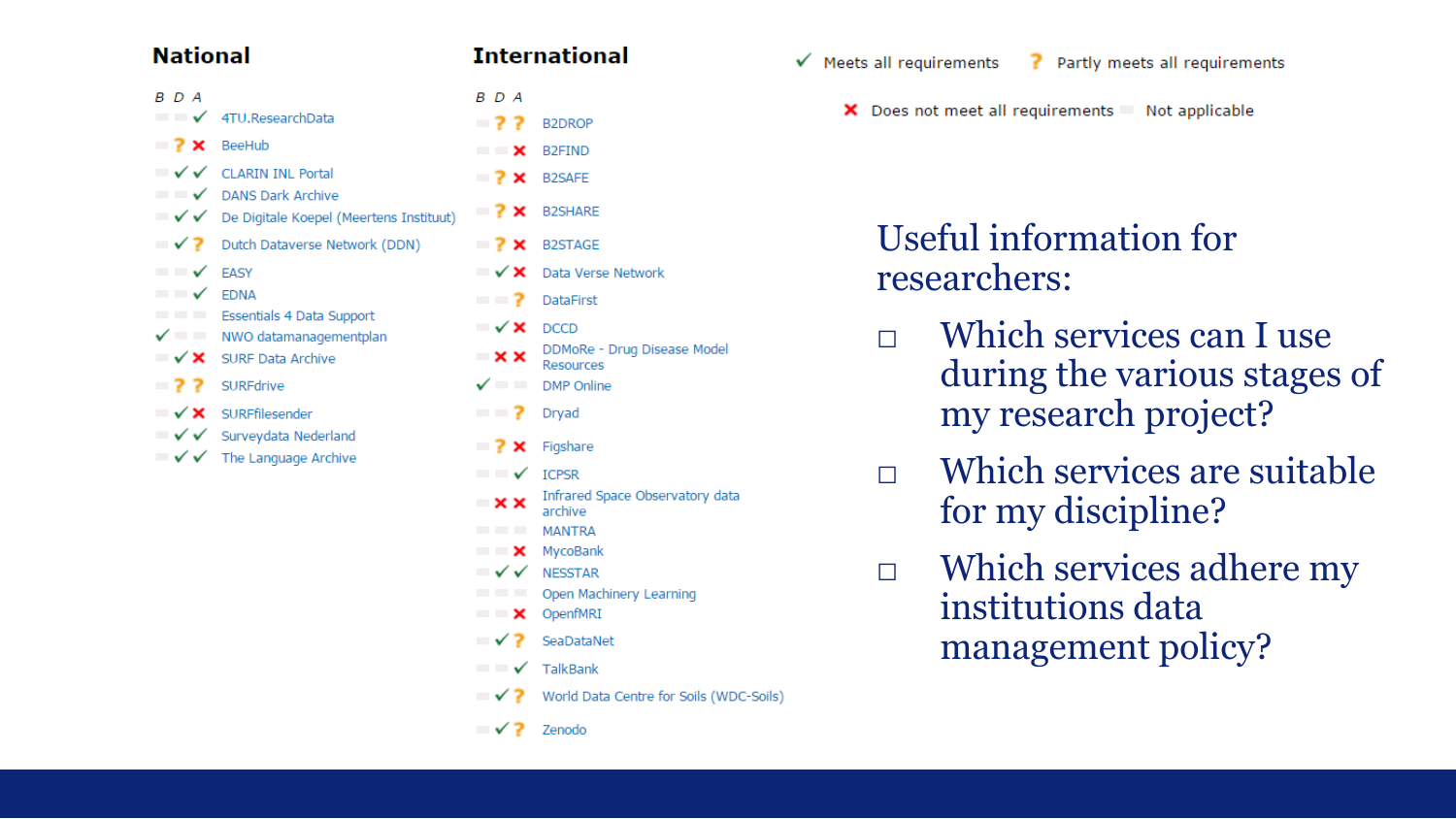### **Training and education**

- □ Tailor-made interactive data management courses, for groups of PhD students, postdocs and other researchers
	- Sticks and carrots of data management planning, the principles of good data management and best practices in disciplines
	- Practical experiences with writing DMP
	- **First courses taught to researchers at LU** Centre for Linguistics and Leiden Academic Centre for Drug Research
- □ General introductory course "Data Management Policies and Planning", open to all employees
- Many presentations and workshops on demand
- □ Educational materials



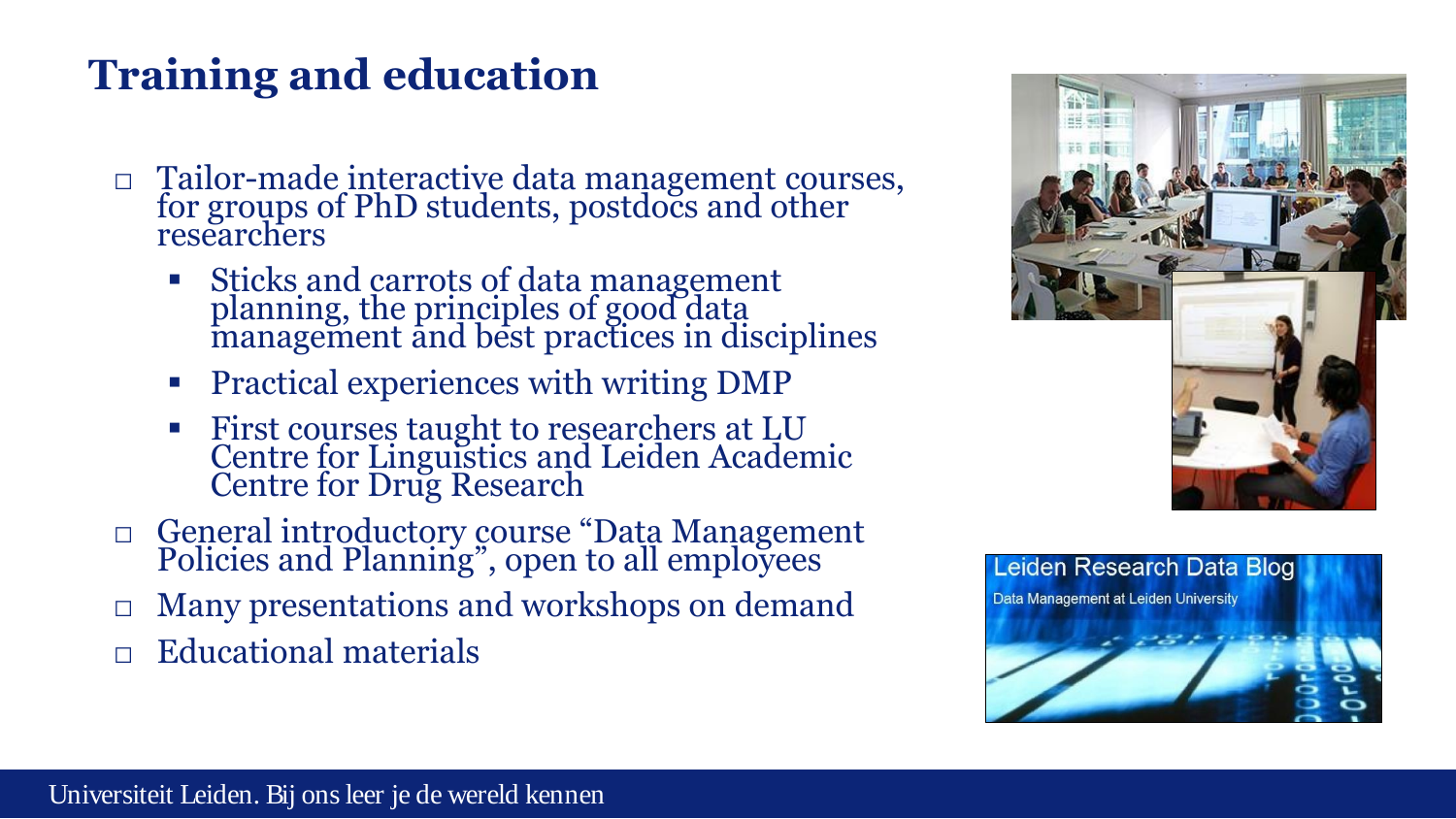#### **Next steps**

- $\Box$  Faculties develop separate implementations of the central DM policy
- The implementation phase has a duration of 3 years (2016-2019)
- Catalogue of DM services will be developed further, in collaboration with national and international parties
- □ Development of local services
	- Collection and storage of data management plans
	- Encourage registration of data sets in CRIS
	- **Promote the use of ORCID author identifiers**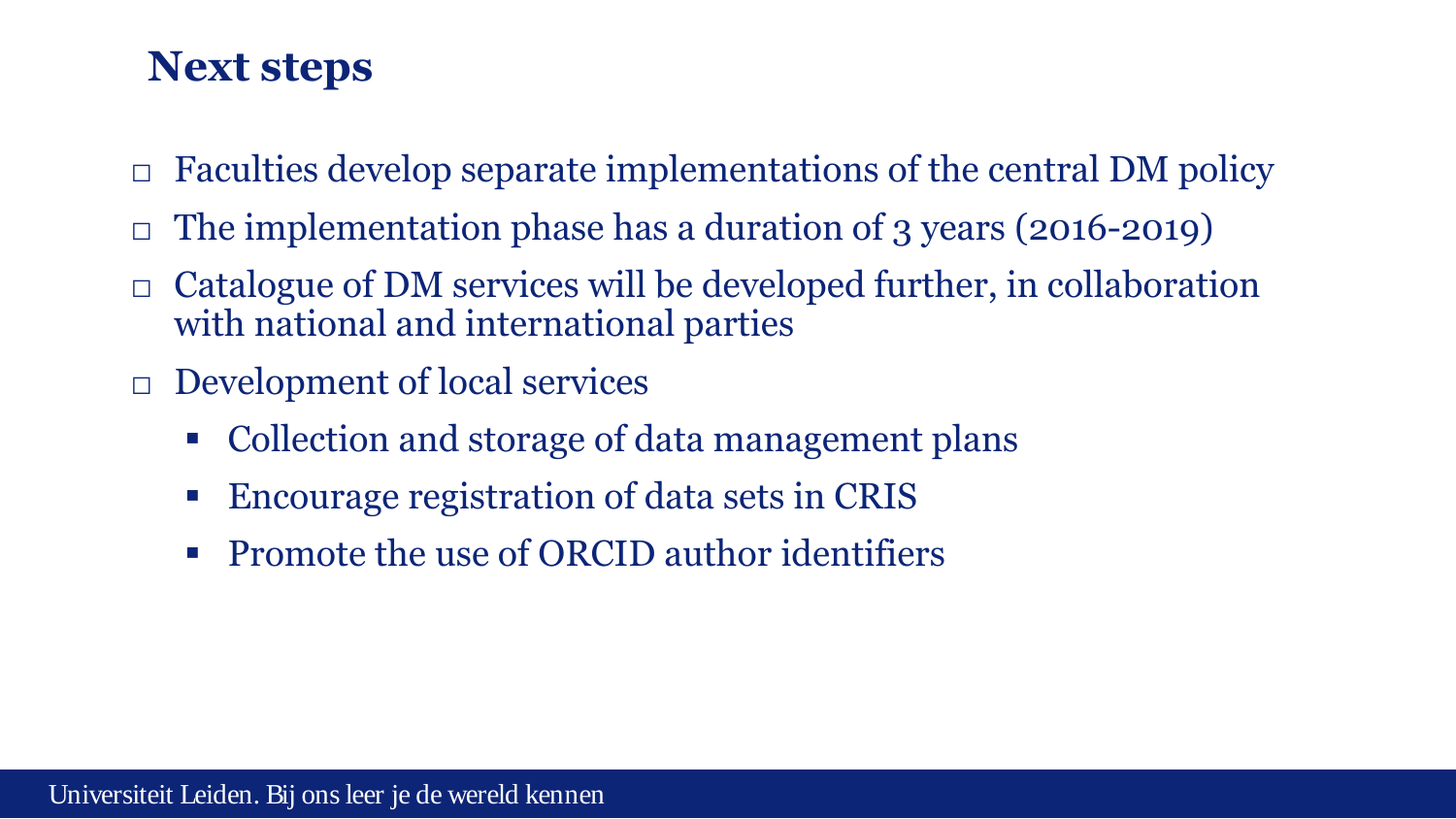#### **Architecture**



#### Universiteit Leiden. Bij ons leer je de wereld kennen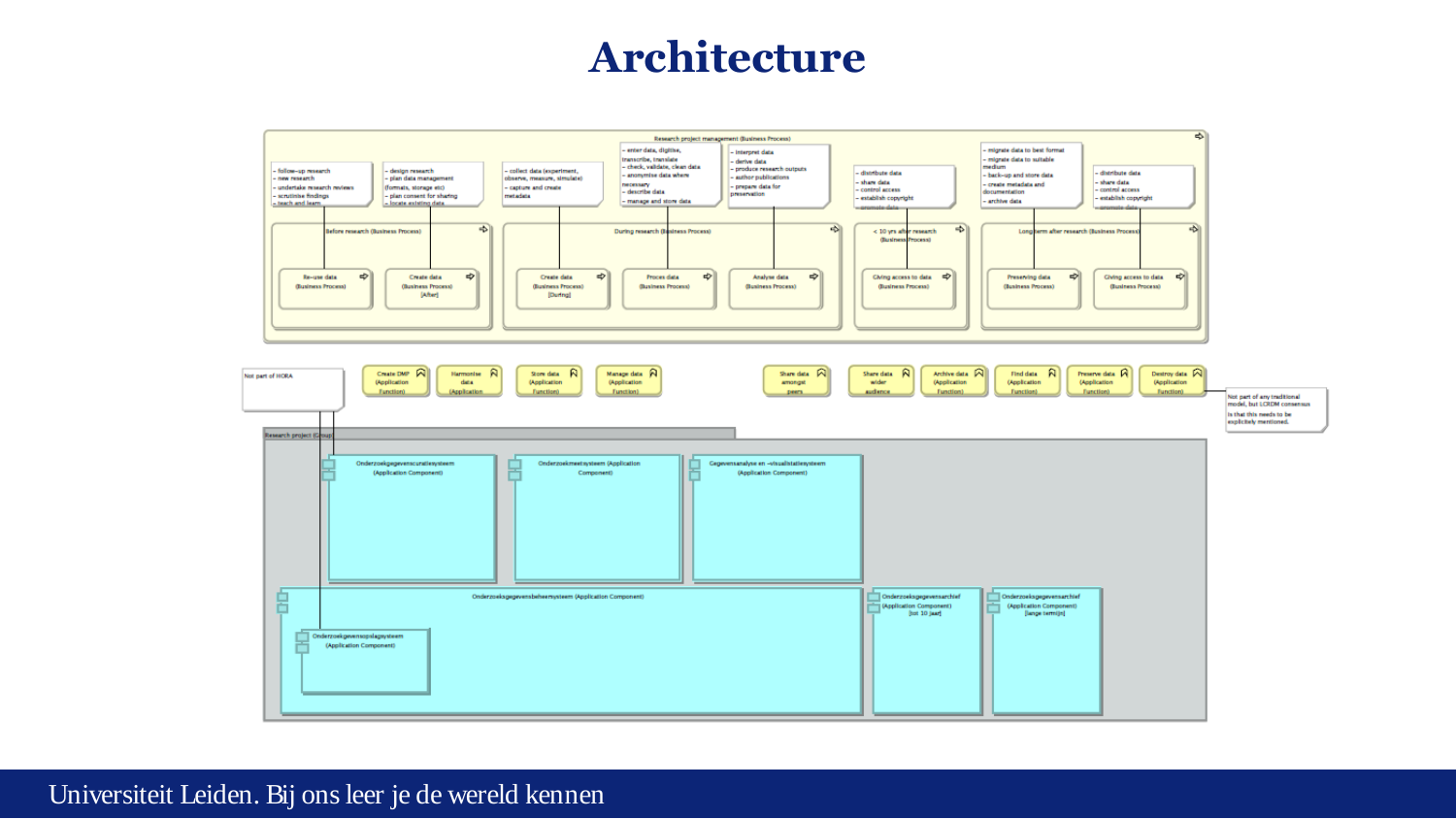### **Important principles**

- $\Box$  Pillars of data management implementation: policy, infrastructure, education
- □ Combination of top-down and bottom-up approach
- Stakeholder involvement
- $\Box$  Emphasis not exclusively on requirements but also on benefits
	- Reporting becomes easier
	- **Increase impact**
	- Less duplication of efforts
	- Reuse of data